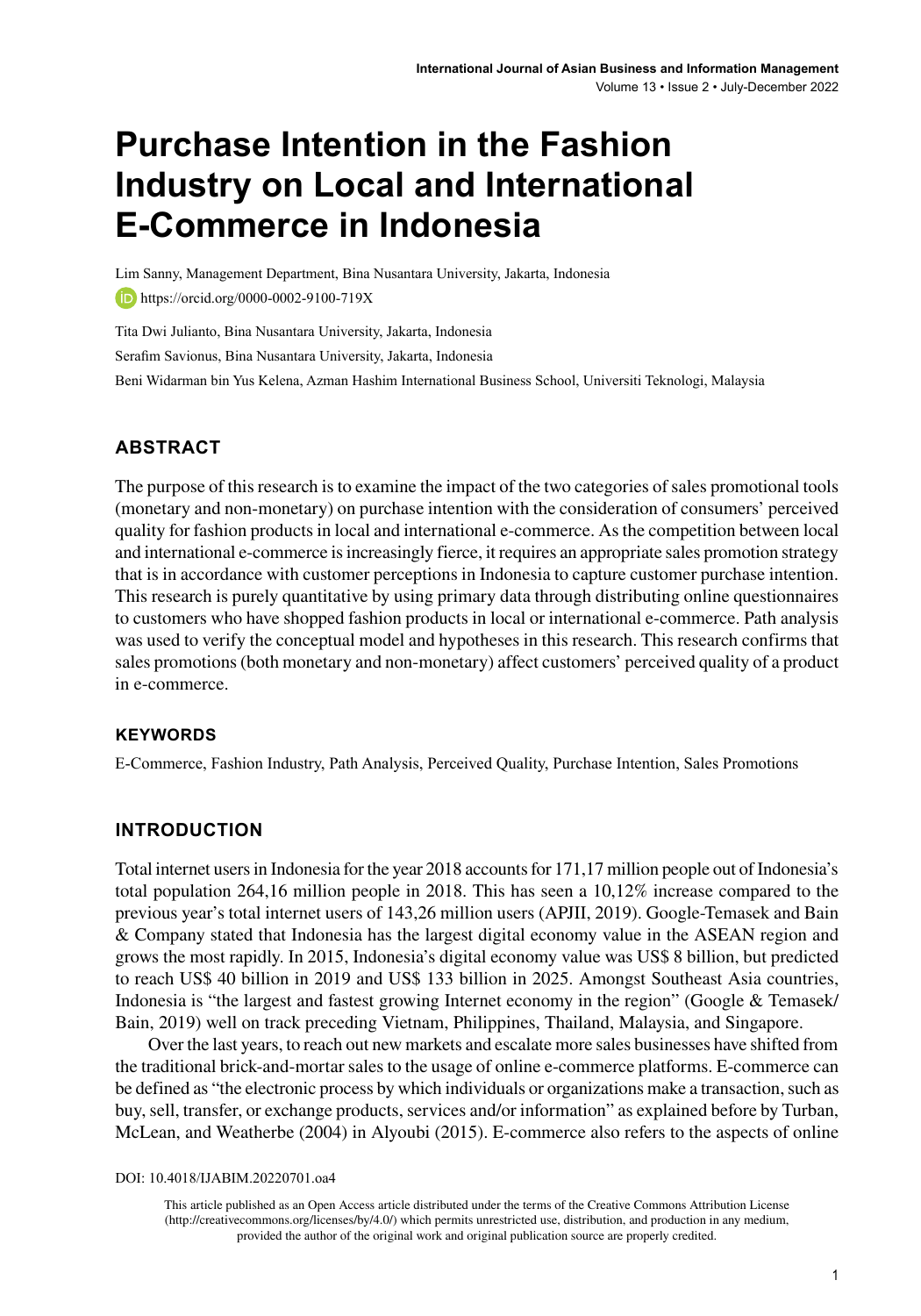business involving exchanges between customers, business partners and vendors (Joseph, 2019:15). Therefore, e-commerce is a place where everyone can start a business and do business transactions, including Customer to Customer (C2C), Customer to Business (C2B), Business to Customer (B2C), and Business to Business (B2B).

There are multiple choices of e-commerce sites in Indonesia with many different deals and features. Shopee, Lazada, Tokopedia, and Bukalapak are some of the popular e-commerce sites or applications. As we can see in the graph above, Shopee and Lazada were the top 2 most visited e-commerce websites in Southeast Asia for 2019, with Tokopedia and Bukalapak following behind in top 3 and 4. Noting that Shopee and Lazada have established their presence in 6-7 countries such as Indonesia, Singapore, Malaysia, Thailand, Vietnam, Philippines, and Taiwan. While Tokopedia and Bukalapak only operate in Indonesia, surely they are showing potential that they are able to compete with foreign e-commerce.

As in Indonesia itself, the origin country of Tokopedia and Bukalapak, from mid to the end of 2019 (Q3-Q4) Shopee had overcome other e-commerce platforms (including Tokopedia and Bukalapak) and became the number one top e-commerce with the most monthly active users. By the end of 2019 (Q4) Lazada also overcame Bukalapak with their monthly active users and became top 3. In the end of 2019, most of the customers in Indonesia started to shift their preference towards foreign e-commerce platforms. Looking at this situation, soon Indonesia's market will be monopolized by foreign e-commerce platforms. One of the key differences in local and foreign e-commerce is in international e-commerce, they provide multinational transactions (as they operate in more than 1 countries) for their customers. This feature provides their customers with more choices, like more variant, quality choices, and even prices of the product. To prevent foreign e-commerce from dominating Indonesia's market, our local e-commerce immediately needs to revamp their strategies to be more suitable with customers' perception in Indonesia, so they're able to capture customers' purchase intention and increase their sales.

Statista reported the total revenue of the e-commerce sector in Indonesia amounts to US\$18.764 million in 2019, with the fashion industry as the market's largest segment with a volume of US\$4.792 million in 2019, an increase of 54% compared to 2018. Fashion seems to be playing the biggest role in the market. Badan Ekonomi Kreatif Indonesia in the OPUS 2019 creative-economy outlook presented a survey conducted by Snapcart in the year 2018 had shown the Fashion & Accessories industry as the category with the most purchases made in e-commerce, 48.2% in amount. The fashion industry is promising in Indonesia and is expected to reach a revenue showing an annual growth rate (CAGR 2020-2024) of 16.8%, resulting in a market volume of US\$12.592 million by 2024, according to Statista. Also, Statista forecasted that 35% of total market revenue will be generated through online sales by 2024. As a developing country rich in raw materials with large easily influenced potential markets, the fashion industry keeps on taking its place in the aforementioned country. As a promising business sector, there are many business players in this industry. Considering the many options, consumers have the free will to make comparisons in evaluating the best options.

In Taiwan, monetary promotions activities exhibit a stronger influence on purchase intentions than that from non-monetary promotions (Pai, Chen, Yeh, & Metghalchi, 2017). Santini et al. (2015) also proved monetary promotions to have a greater influence on purchase intention. But cited from Aigner, Wilsen, & Geisendorf (2019), previous studies conducted by Chandran & Morwitz (2006) and Diamond & Sanyal (1990) conclude the use of non-monetary promotions are also considered effective as they increase consumers' purchase intentions.

There is still little attention given to study non-monetary promotions (Liao, 2006; Carpenter & Moore, 2008; Boschetti, 2017). There are studies that have analyzed the role of monetary and nonmonetary sales promotions on perceived quality for instance Salelaw & Singh (2016) found that monetary promotions positively affect perceived quality and non-monetary promotions negatively affect perceived quality. Nikabadi, Safui, & Agheshlouei (2015) found monetary promotions' influence positive toward the building of perceived quality and show a lack of positive and meaningful influence